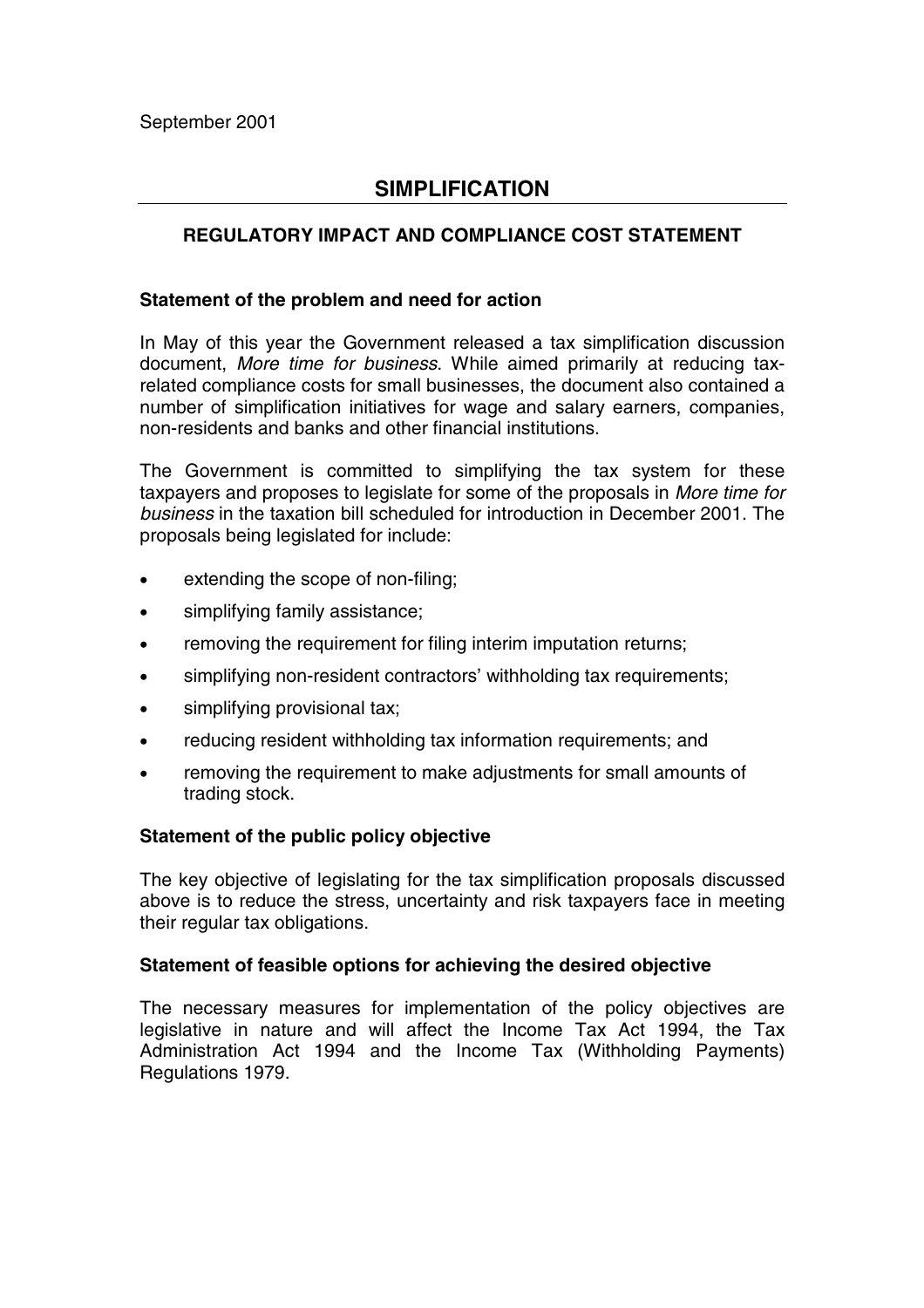# **Statement of the net benefits of this proposal**

# *Benefits*

The specific benefits expected to arise from implementation of the tax simplification proposals being legislated for include:

- reduced need for taxpayers to interact with Inland Revenue;
- extension of non-filing;
- reduction of information requirements imposed on taxpayers:
- improved calculation of family assistance entitlements;
- reduction of resident withholding tax communication costs;
- reduction of trading stock valuation requirements; and
- reduction of non-resident contractors' withholding tax compliance requirements.

## *Costs*

None of the tax simplification proposals being legislated for are expected to impose extra compliance costs on taxpayers, given that their aim and design is to reduce tax-related compliance costs. They are also not expected to have any significant economic implications.

The administrative cost to Inland Revenue from implementing the initiatives is not expected to be significant. The fiscal cost of the proposals is expected to be \$1.875 million in the 2001 financial year (for the period 1 April 2002 to 1 July 2002) and between \$7.5 million and \$8.7 million per annum in the period 2002 to 2004. The ongoing cost will be around \$3.7 million each year, thereafter.

## **Business compliance cost statement**

The majority of the proposals being legislated for will reduce compliance costs for businesses. The magnitude of these compliance cost savings is difficult to quantify as they will be both financial and time related. For example, a company will no longer have to file two sets of imputation returns to receive a refund of the credits available in its imputation credit account. Banks and other interest payers will benefit from being able to utilise different media to communicate resident withholding tax information to their customers. Small businesses will benefit from the higher use-of-money interest safe harbour threshold as this will reduce the need for them to estimate income, thereby, providing greater certainty in the calculation of provisional tax. Equally, small businesses will benefit from not having to value small amounts of trading stock and, more importantly, from the reduced risk of penalties applying if they do not value their stock.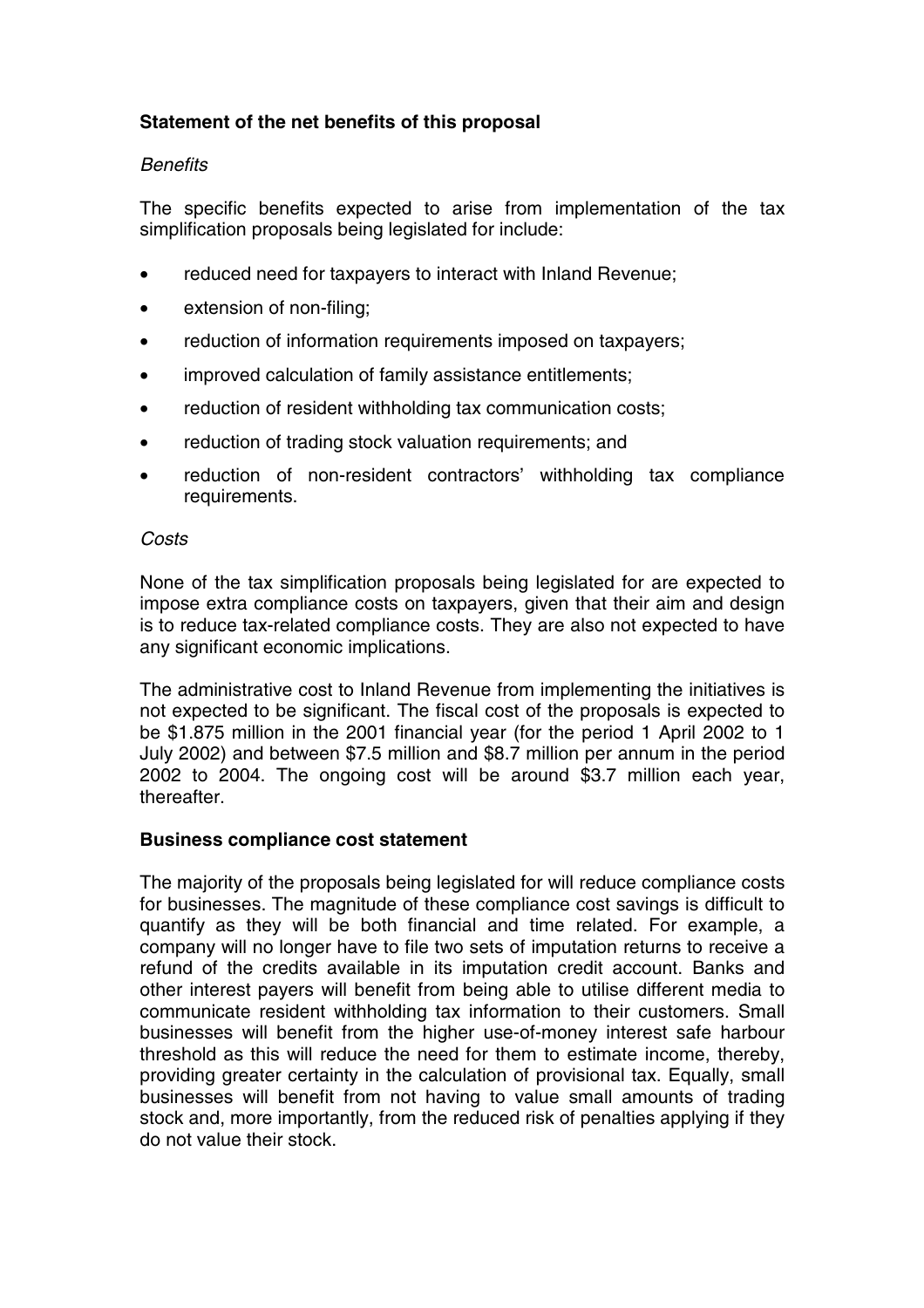# **Consultative programme undertaken**

The tax simplification proposals being legislated for have received support in submissions on *More time for business*. This reflects the consultation undertaken with a wide range of interested parties, including the Institute of Chartered Accountants of New Zealand, when developing these proposals.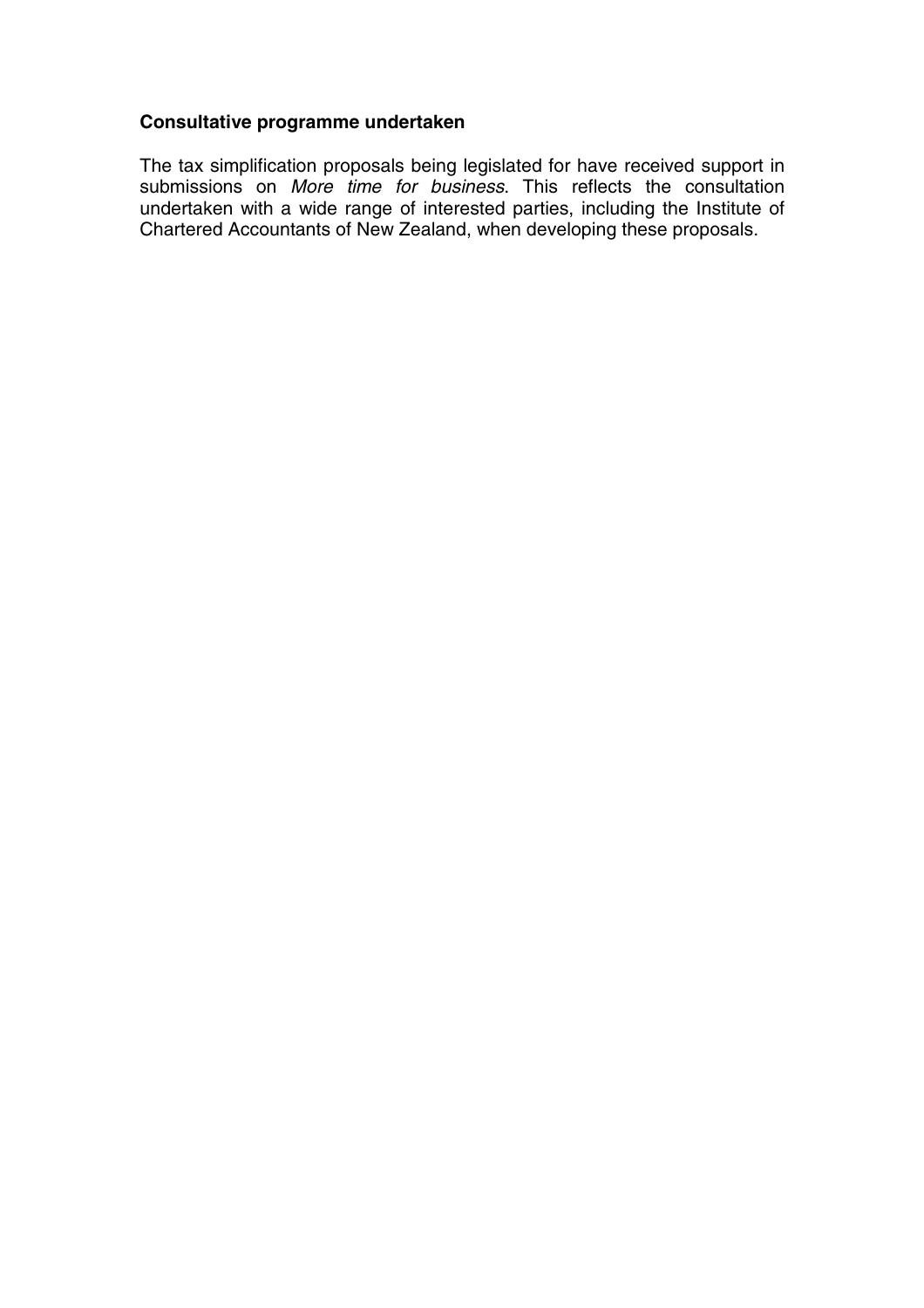# **GST AMENDMENTS**

# **REGULATORY IMPACT AND COMPLIANCE COST STATEMENT**

### **Statement of the problem and need for action**

Three amendments are required to the Goods and Service Tax Act 1985.

- The first amendment concerns the treatment of repair services supplied in respect of these warranty agreements and whether these services should be zero-rated under the GST Act. The amendment addresses concerns the GST Act imposes a double tax impost on the supply of warranted goods in New Zealand.
- Two remedial amendments are also required to assist in the clarification of amendments made to the GST that were included in the Taxation (GST and Miscellaneous Provisions) Act 2000. The remedial amendments address concerns regarding the treatment of default or penalty interest that is charged under an enactment and the timing of "one-off" adjustments for assets with a value of less than \$18,000.

#### **Statement of public policy objective**

The first amendment alleviates the current double taxation of certain warranty services and ensures that the GST Act achieves its key objectives of:

- Taxing final consumption in New Zealand, and
- Not generally being a cost imposed on businesses.

The second and third amendments simplify the application of the GST Act and are designed to reduce potential compliance costs arising from amendments made by the Taxation (GST and Miscellaneous Provisions) Act 2000.

#### **Statement of options for achieving the desired objectives**

Legislation is the only effective means of achieving the desired objectives. Non-legislative options, such as not amending the GST Act and relying on affected parties to vary their supply contracts, have been considered in relation to the first recommended amendment. Given the nature of warranty contracts, which are often standardised and used internationally, these options are not cost effective relative to the size of the New Zealand market.

Non-legislative solutions are not viable in relation to the treatment of default or penalty interest that is charged under an enactment and the timing of "one-off" adjustments for assets with a value of less than \$18,000.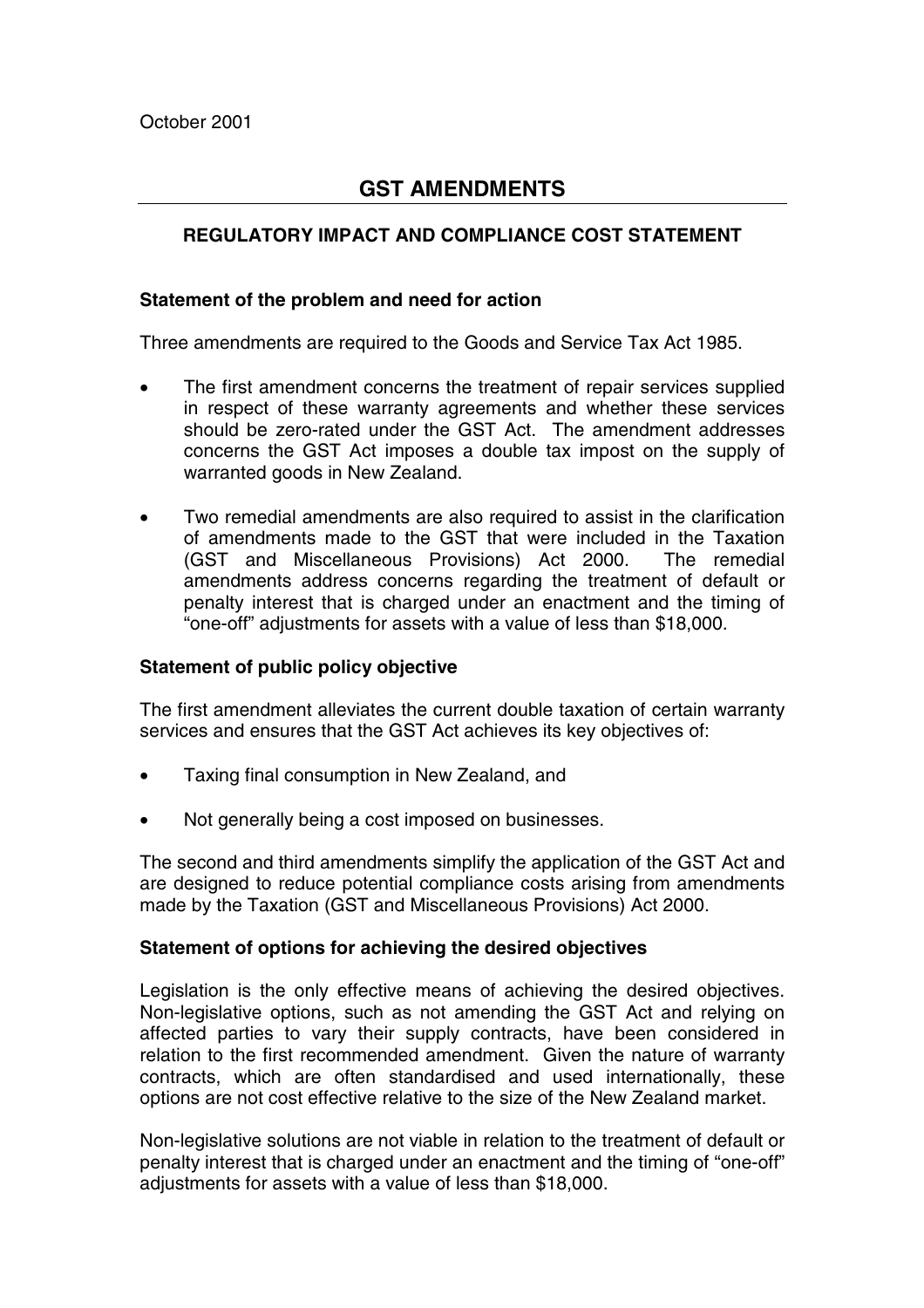# **Statement of net benefit of this proposal**

The amendments will:

- remove the GST cost to the non-registered offshore warrantor;
- improve the ability of the GST Act to cater for different business arrangements;
- remove the inefficiency associated with the double impost of GST in this situation; and
- simplify compliance with GST Act in relation to charging default or penalty interest and making adjustments for changes in use for assets with a value of less than \$18,000.

## **Business compliance cost statement**

The zero-rating proposal lowers compliance costs for non-registered offshore warrantors. It potentially results in a small increase in compliance costs for New Zealand repairers who provide services for non-registered offshore warrantors.

The proposed remedial amendments should result in a marginal reduction in compliance costs.

#### **Consultation**

The New Zealand Motor Industry Association, Inland Revenue and the Treasury have been consulted.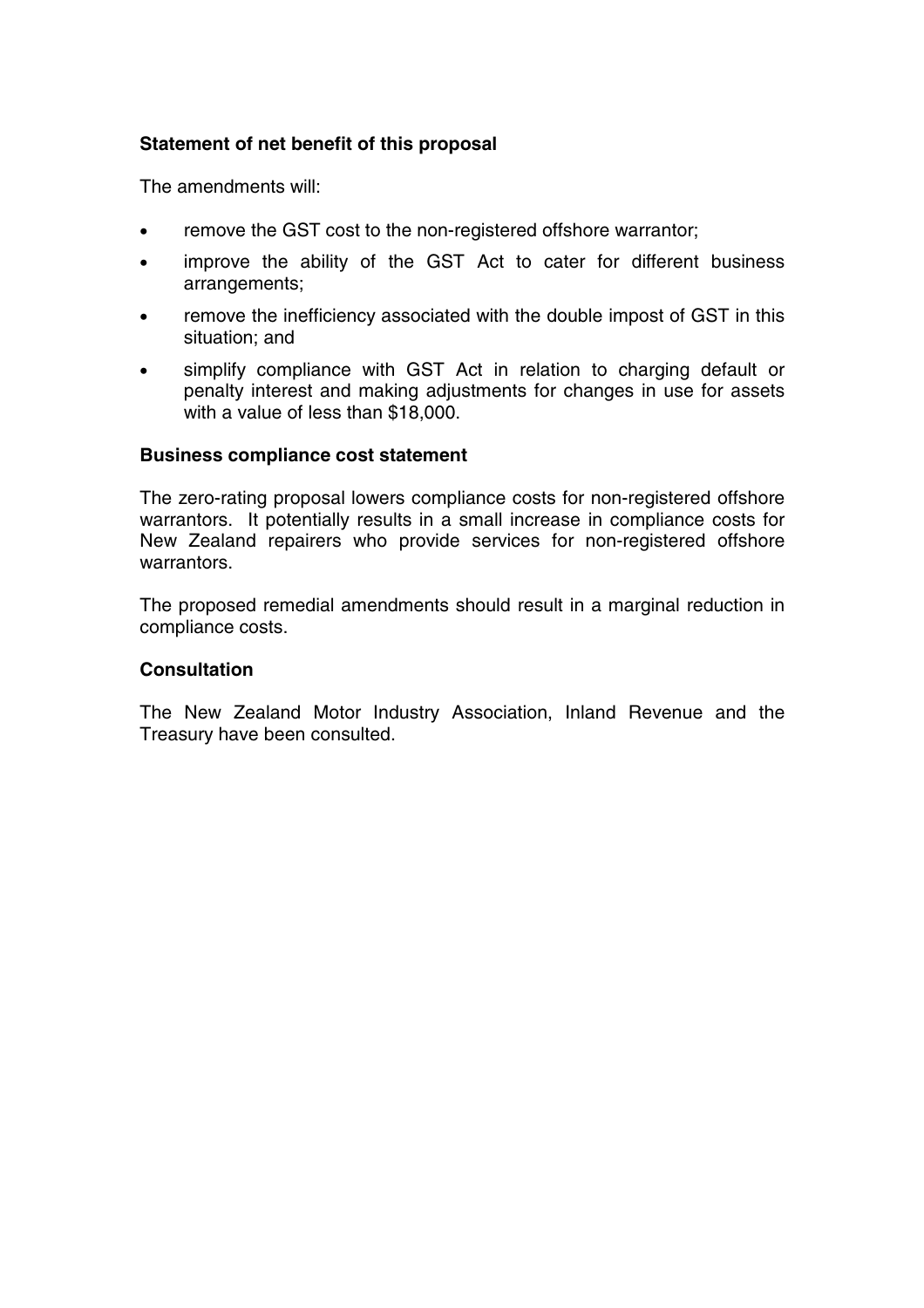# **MISCELLANEOUS ISSUES – INTERNATIONAL, BLOODSTOCK**

# **REGULATORY IMPACT AND COMPLIANCE COST STATEMENT**

## **Statement of public policy objective**

The key objective of the proposed measures is to align the New Zealand tax system with international trend and to improve the equity and efficiency of the tax system.

Making bribes non-deductible for taxation purposes would align New Zealand's approach with the international trend initiated by the OECD.

Allowing the existing debt forgiveness rule for family trusts to apply in resettlements recognises that resettlements are often necessary in practice and a consistent set of rules will increase the equity and efficiency of the tax system.

Allowing ownership tracing rules to reflect underlying changes in economic ownership caused by a spinout of subsidiary businesses would improve the equity and efficiency of the tax system by reducing compliance costs to taxpayers contemplating a spinout.

Simplifying the administration of the GST adjustment on fringe benefits would improve the efficiency of the tax system by reducing compliance and administration costs.

#### **Statement of problem and need for action**

Currently, bribes paid in the conduct of business may be deductible for taxation purposes. This is contrary to the OECD initiative that all other OECD member countries have implemented. New Zealand has an obligation as a member country to make bribes paid in the conduct of business nondeductible for taxation purposes.

Existing family trusts that qualify for a natural love and affection concession are discouraged from resettling into a new trust because it may create additional, unintended tax liabilities.

The existing shareholder continuity rules would treat a change in holding company caused by a 'spinout' of subsidiary businesses as a loss of continuity. Where a substantial amount of ownership was held by the holding company on behalf of small shareholders, the change in holding company could cause a breach of the shareholder continuity rules for the purpose of carrying forward tax losses and credits.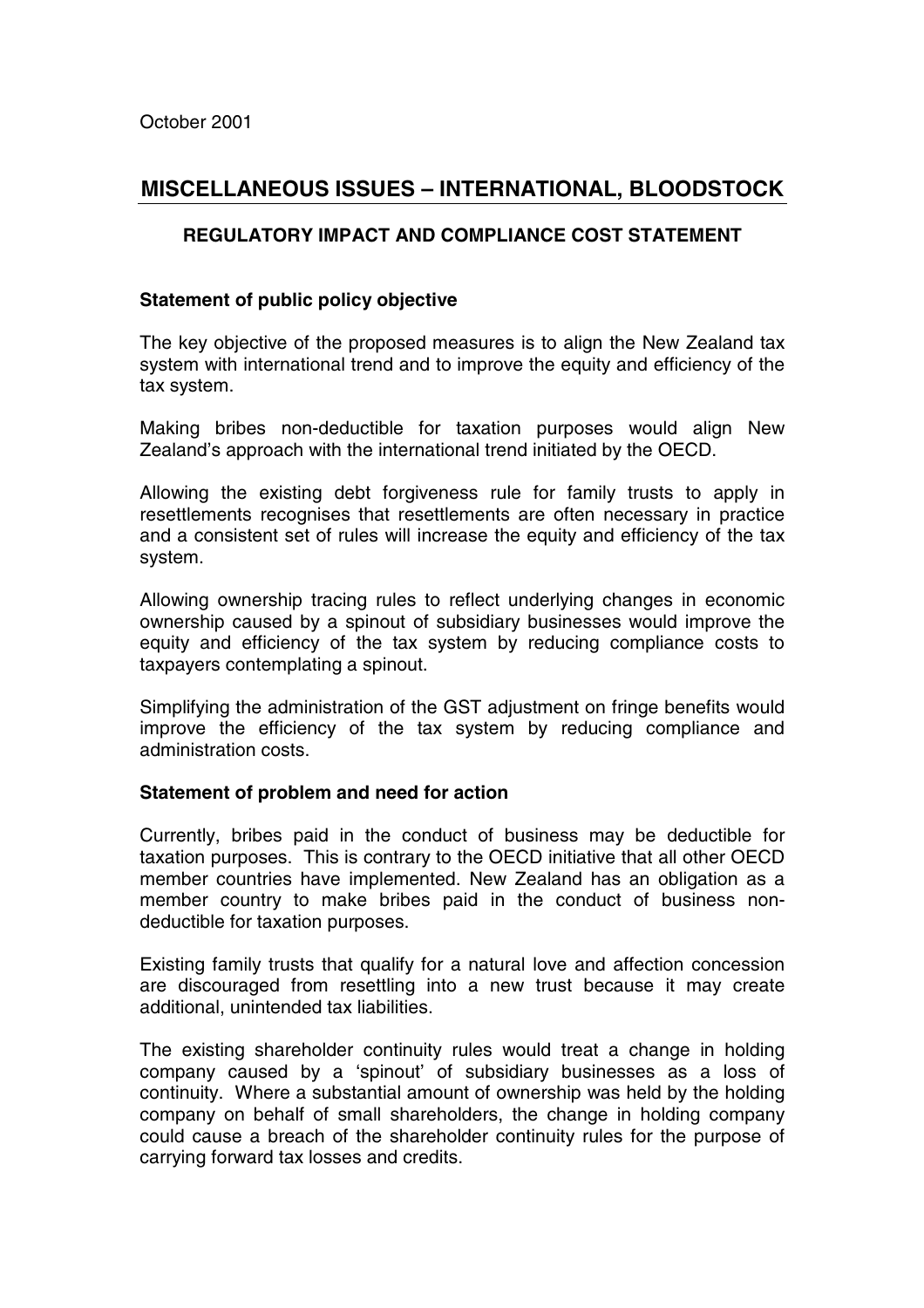The GST adjustment on fringe benefits is currently characterised as GST rather than FBT. This means that two assessment notices, one for the GST adjustment and one for FBT would have to be issued and dealt with. The requirement to handle two separate returns, instead of one, is not cost effective since the assessment is typically for a very small amount.

## **Statement of options for achieving the desired objectives**

Legislative amendments are required in all cases to achieve the policy outcomes or to provide certainty to taxpayers.

## **Statement of net benefit**

#### *Benefits*

The measures proposed will align the New Zealand tax system with the international trend and improve the equity and efficiency of the tax system.

The proposal to deny deductibility for bribes paid in business will align New Zealand's approach with the international trend.

The proposed new depreciation rates for broodmares would better reflect the economic depreciation rates and practice in the bloodstock industry.

The proposal to recharacterise the GST adjustment on fringe benefits will reduce compliance and administration costs, but it is not possible to quantify these reductions.

#### *Costs*

There are potential revenue risks associated with the proposal relating to the ownership tracing rules if the proposed rule could be abused. These risks could not be quantified. Furthermore, but these revenue risks have been minimised by limiting the availability of the proposed rules to widely held companies that spin out their 100% owned subsidiary businesses.

There are no additional compliance or administrative costs arising from the proposals.

## **Statement on business compliance costs**

The proposal on the ownership tracing rules would allow widely held companies to continue holding ownership interests on behalf of small shareholders after a restructuring process. Without the proposed rules, these companies would be required to trace their ultimate shareholders when determining shareholder continuity for the purpose of carry forward losses and tax credits. This would mean higher compliance costs.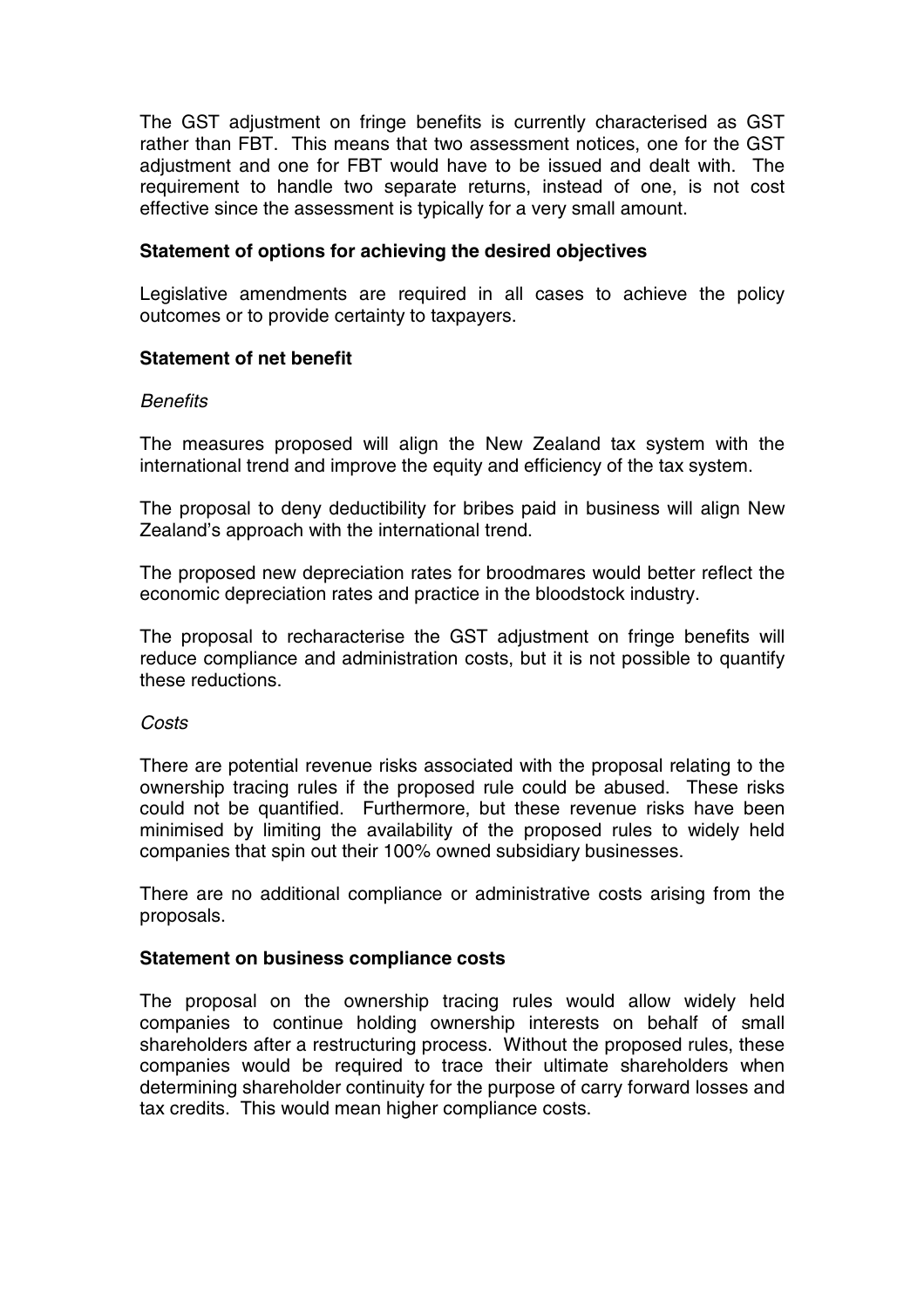The proposal on the GST adjustment on fringe benefits would reduce the compliance costs of taxpayers. It means that taxpayers receive one notice of assessment for FBT and the GST adjustment, instead of receiving two notices.

The proposed FBT amendment relating to low-income rebates will reduce compliance costs for employers in not having to apportion the rebate based on the individual periods of residency in New Zealand of their employees.

# **Consultation**

The proposal to make bribes non-deductible has been discussed with the Institute of Chartered Accountants of New Zealand. The Ministry of Justice and the Ministry of Foreign Affairs and Trade have also been involved in the policy development process.

The Institute of Chartered Accountants of New Zealand and the New Zealand Law Society have been consulted on the proposals relating to debt forgiveness rules for family trusts.

The proposals relating to the ownership tracing rules have arisen from submissions made by a corporate taxpayer. The proposals would allow it to carry out its planned restructuring program after 1 March 2001. Its legal adviser and tax accountant have been consulted and both have been involved in the policy development process.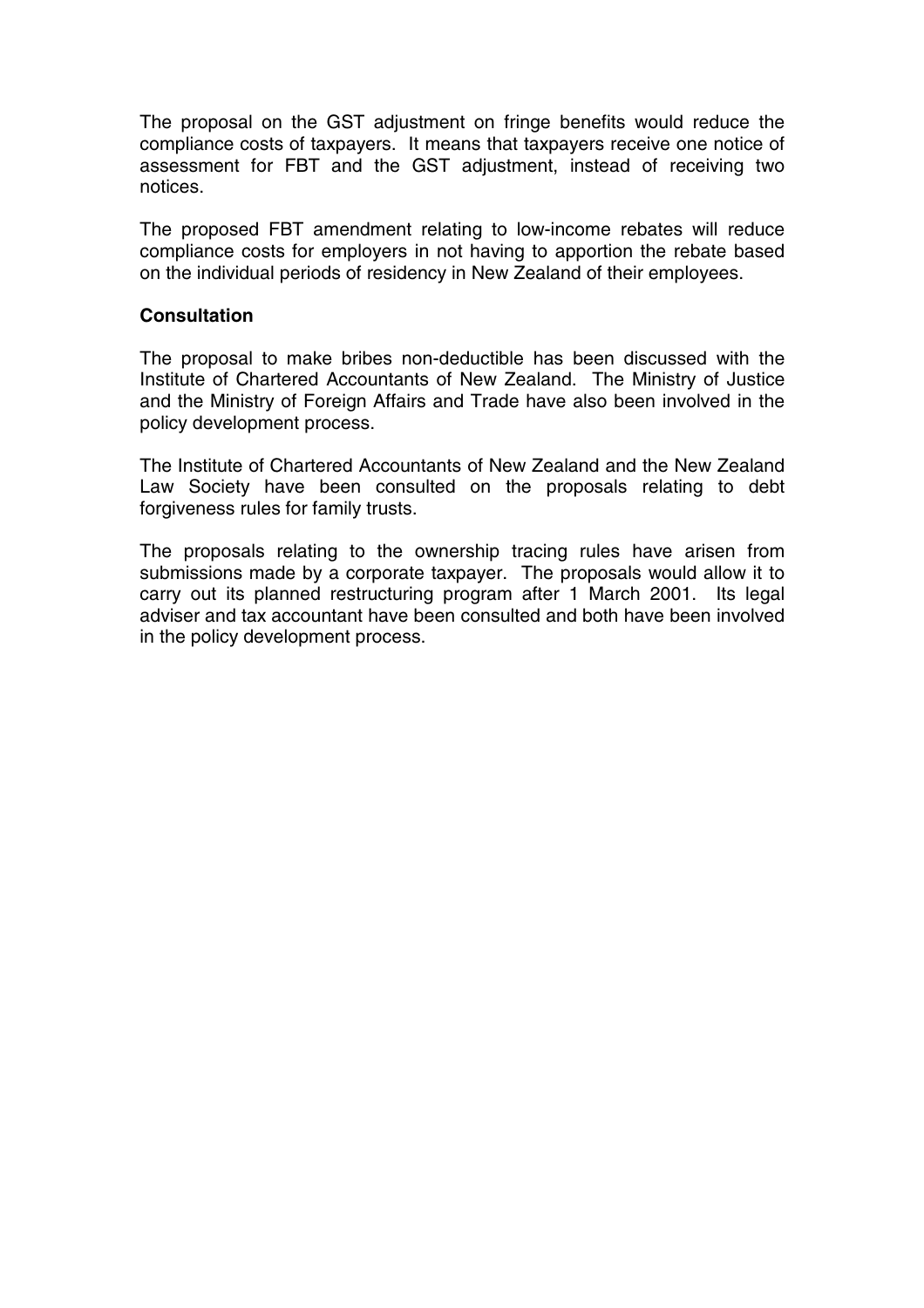# **FINANCIAL RELIEF**

# **REGULATORY IMPACT AND COMPLIANCE COST STATEMENT**

### **Statement of the problem and need for action**

The Government is committed to the creation of an environment that is conducive to taxpayers meeting their obligations effectively, thereby facilitating the efficient administration of the tax system. This commitment involves ensuring that the current compliance and penalties legislation is clear as to what is expected of taxpayers, in terms of the standards of care and the penalties if they fail to meet these standards and their obligations in general. It also involves ensuring that the application of sanctions is fair and consistent across tax types and taxpayers. Amendments are needed to meet these objectives in relation to debt and hardship. The current rules are both unclear and arbitrary.

In relation to transfers of overpaid tax there is currently little legislative guidance, resulting in inconsistent treatment between taxpayers. Amendments are required to clarify the rules and ensure equitable treatment between taxpayers.

## **Statement of the public policy objective**

The key objective of the debt and hardship legislation review and the review of the rules relating to transfers of overpaid tax is to clarify the rules governing taxpayer obligations and the Commissioner's powers and to ensure a transparent and equitable treatment of taxpayers.

Proposals relating to debt and hardship and transfers of overpaid tax were contained in the discussion document *Taxpayer compliance, standards and penalties: a review.* The other measures in the discussion document will not be included in the December tax bill. This will provide time for more consultation and fine-tuning of the proposals.

## **Statement of feasible options for achieving the desired objective**

In relation to transfers of excess tax, legislation is the only means of achieving the desired objectives.

In relation to debt and hardship the legislation will make clear the broad principle with administrative guidelines providing more detail. The current problems are a consequence of the provisions in the Tax Administration Act. Any solution necessarily involves amendment to the legislation.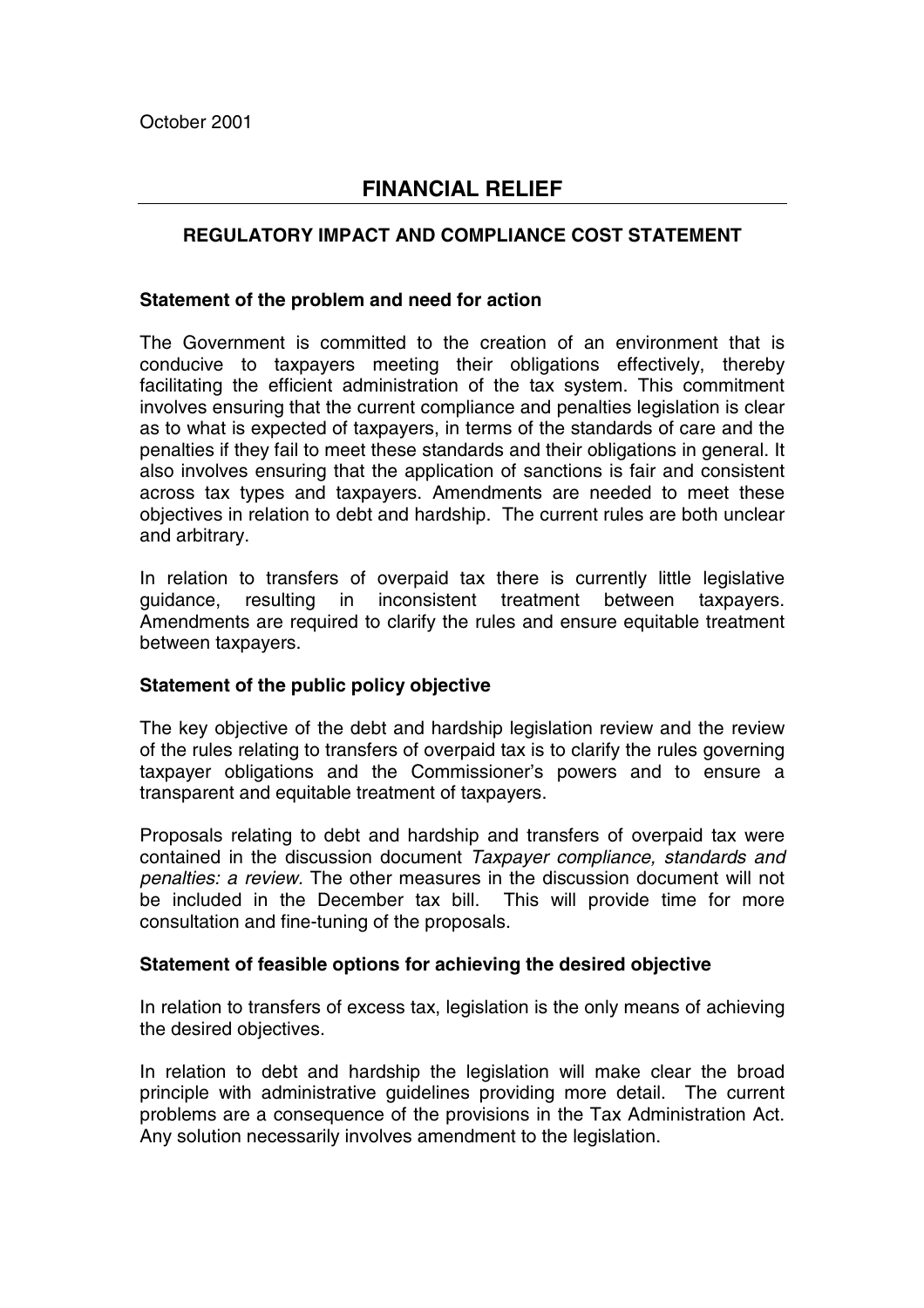# **Statement of the net benefits of this proposal**

## *Benefits*

The specific benefits expected to arise from the proposals include:

- A reduction in the incentives for non-compliance with taxpayer obligations to assess liability and return and pay tax on time.
- The alignment of the compliance and penalties legislation with the intended policy so that the desired policy outcomes can be achieved.
- The clarification of the debt and hardship rules, so that taxpayers genuinely negotiating payment of outstanding debt are not subject to penalties, and taxpayers who would be placed in serious hardship if debt recovery was actioned are entitled to relief.
- Clarification of the rules relating to transfers of overpaid tax. There is much uncertainty over the existing rules.

#### *Costs*

None of the proposals are expected to impose significant extra compliance costs on taxpayers.

The proposed changes to the debt and hardship rules will have a one-off administrative cost and on-going operating costs. The benefits of these proposals exceed these costs.

None of the proposals are expected to have significant revenue implications, and a positive revenue effect is expected from increasing incentives to voluntarily comply with taxpayer obligations.

#### **Business compliance cost statement**

The compliance costs on business are the result of trading off the competing factors of equity and efficiency in the tax system and will arise from having to comply with the relevant legislative requirements. The parties affected will be all taxpayers who are required to meet their obligations, as defined in the Inland Revenue Acts. Businesses (small, medium and large) will be affected by the proposals, as will their tax advisers.

The compliance cost effects on businesses are difficult to quantify but I consider that the proposals will have a positive effect. The debt and hardship proposals will reduce compliance costs for businesses, principally in the areas of risk, clarity of treatment and quick resolution of taxpayers' concerns. Under the proposed debt and hardship provisions, decisions on these issues will be made more quickly, meaning that businesses will be able to make their decisions with greater certainty. This will, for example, reduce the impact of tax debt on cash-flow.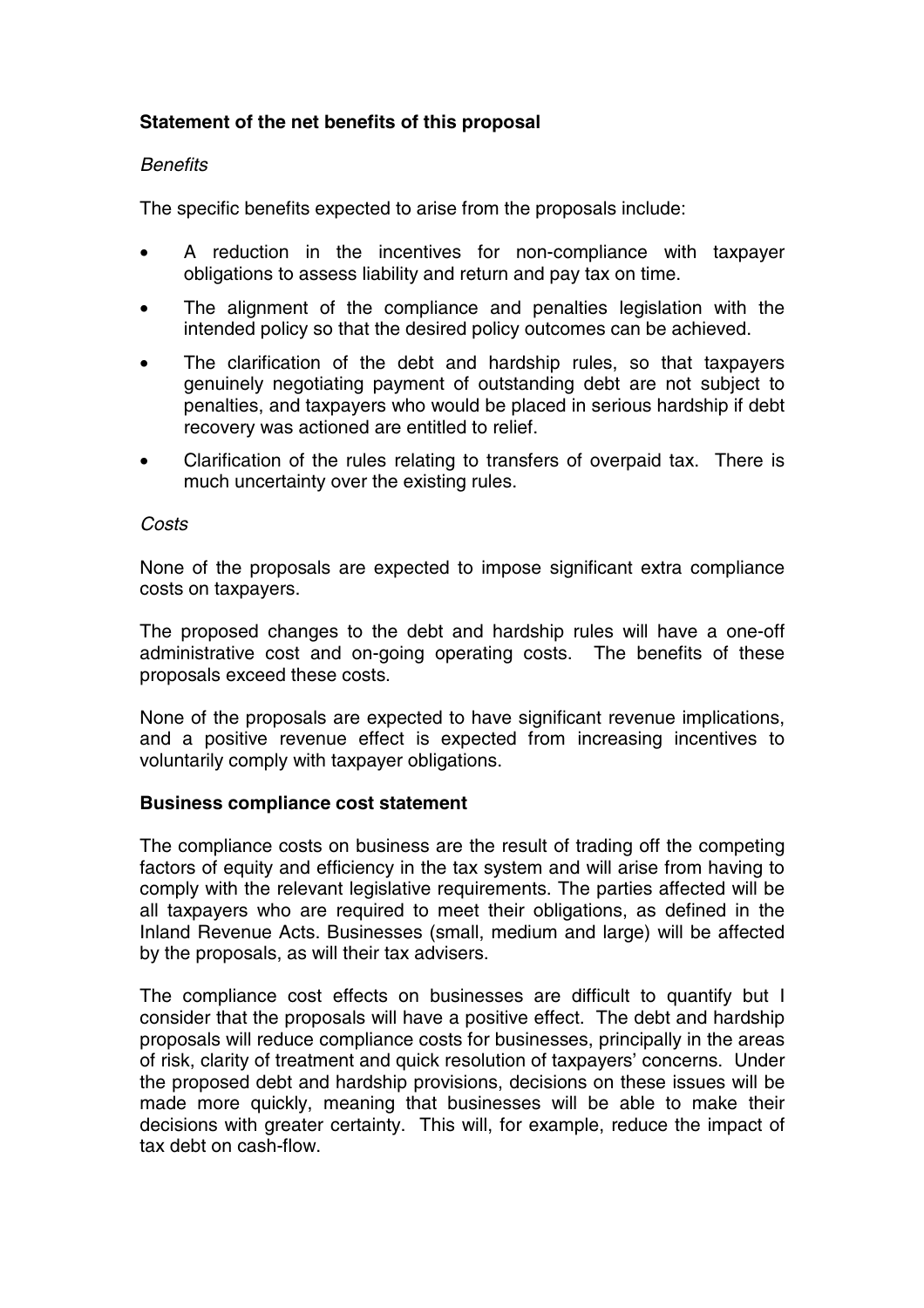Clarification of the compliance and penalties legislation based on the recommendations of various Committees will also reduce compliance costs for businesses, primarily in the area of tax debt write-offs.

The compliance cost implications of the proposals will be ongoing but the magnitude of these effects will depend on future policies to complement and or amend their effectiveness.

Businesses will receive compliance cost benefits from having a clear set of legislative provisions governing the transfer of overpaid tax. The ability to transfer between certain family members, companies in the same group, shareholder/employees and companies, partners in the same partnership, and family trusts and beneficiaries as at the date of overpayment will reduce the compliance costs associated with meeting tax liabilities where overpayments are available in other accounts.

#### **Consultative programme undertaken**

Consultation has been undertaken externally with the Institute of Chartered Accountants of New Zealand, and various small tax agents. The areas for reform were identified in the terms of reference for the compliance and penalties legislation post-implementation review as well as the reports of the Committee of Experts on Tax Compliance and the Finance and Expenditure Committee in their 1998 and 1999 reports respectively. Submissions received on the discussion document have been considered in making these recommendations.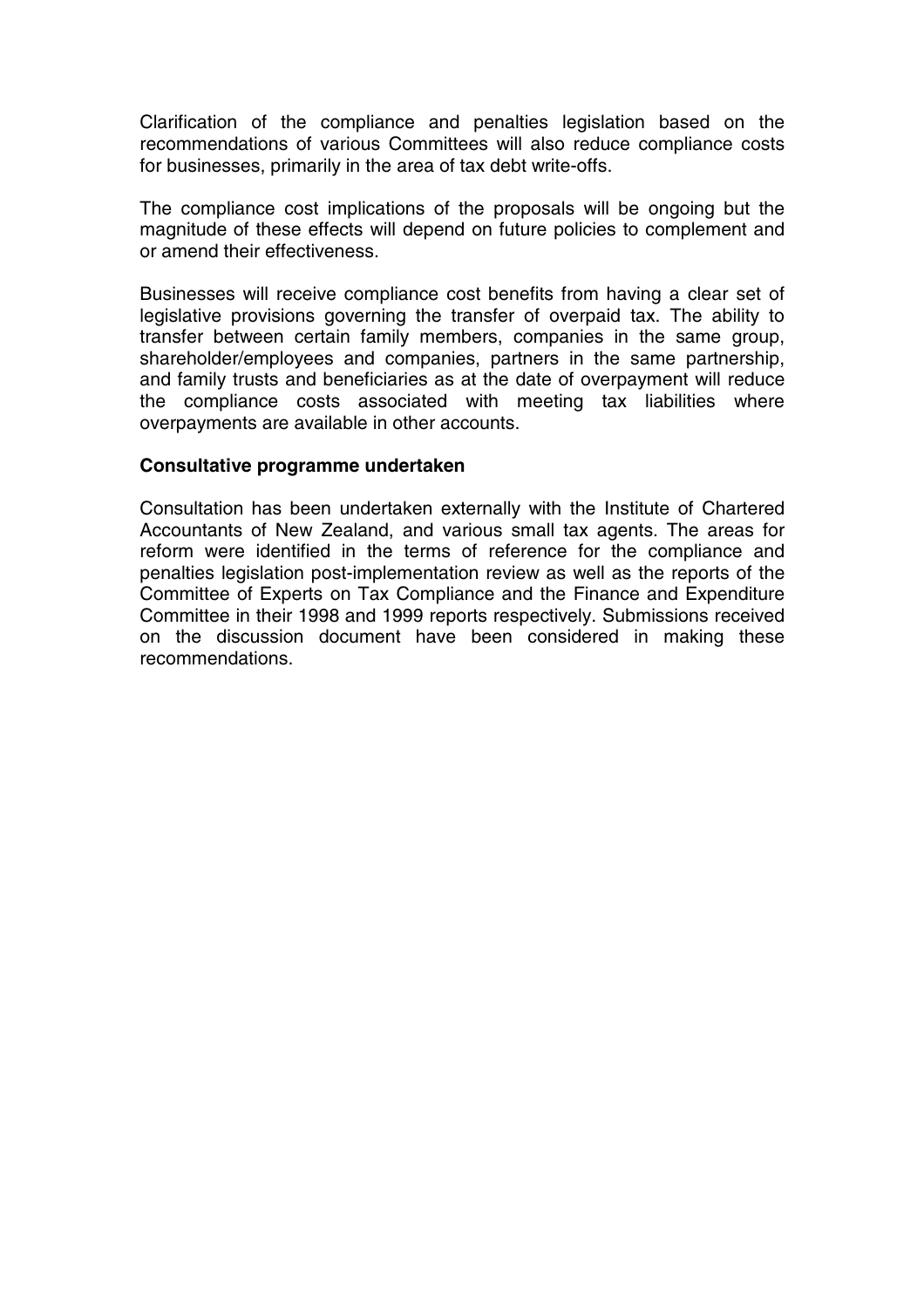# **MISCELLANEOUS ISSUES – BASE MAINTENANCE, ETC**

# **REGULATORY IMPACT AND COMPLIANCE COST STATEMENT**

## **Statement of the problems and the need for action**

Five problems are addressed:

## *Unit trust base maintenance*

As a result of an unintended interpretation of the Income Tax Act 1994, a unit trust manager may have excess imputation credits when it redeems units with the unit trust in the ordinary course of its business. This is inconsistent with the economic reality of the transaction and provides an unintended windfall gain to the unit trust manager.

## *Unit trust negative dividend issue*

As a result of the application of the company taxation rules to the normal operation of unit trusts, unit trusts are currently overtaxed due to the loss of the paid-up capital that unit-holders invest in the trust. Conceptually this paidup capital should be able to be returned tax-free.

#### *Unit trust remedial issue*

Currently, a unit trust's imputation credit account may be inappropriately debited twice when a debit occurs due to a significant change in the shareholding of the unit trust and a debit is made in respect of dividends received by the unit trust manager in that year.

#### *Holiday pay*

Under current law, there is considerable doubt as to the ability of either the purchaser or the vendor of a business to obtain a deduction for monetary remuneration provisions, such as holiday pay. This is an inappropriate outcome. The monetary remuneration provisions have been or will be incurred and generally have sufficient nexus to assessable income so should be deductible.

#### *Partnership pensions*

There is considerable uncertainty as to whether a pension paid by a partnership to a former partner is deductible. If such a payment is not deductible, this is inconsistent with the tax treatment of pensions paid by an employer to a former employee. These pensions are deductible.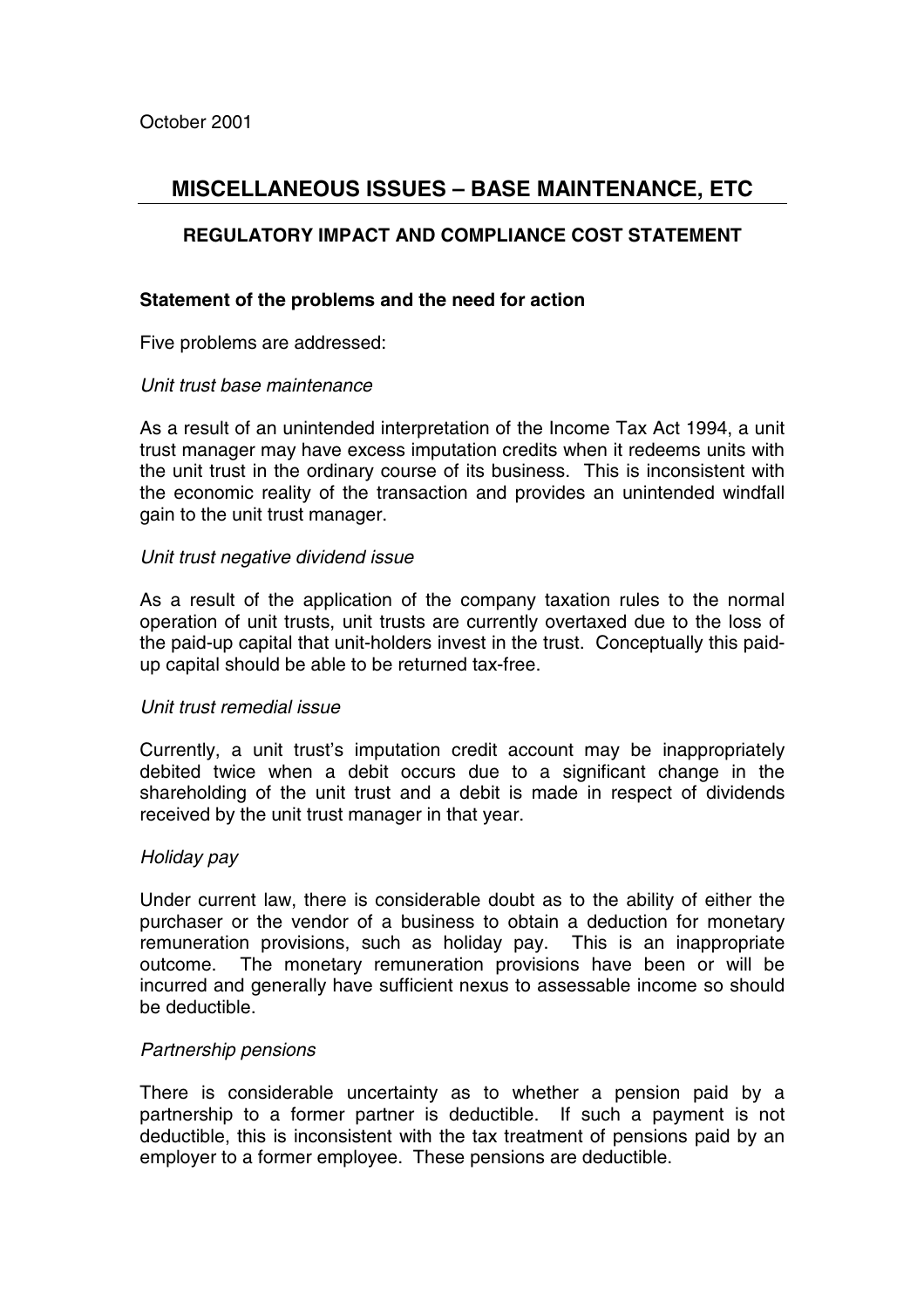# **Statement of the public policy objective**

The key objective of the proposed measures is to improve the equity and efficiency of the tax system.

## **Statement of net benefit**

### *Benefits*

The proposal to ensure that unit trust managers do not obtain excess imputation credits will prevent a possible interpretation of the law that is unintended and contrary to policy. This proposal will therefore prevent a potentially significant loss of tax revenue.

The negative dividend proposal and the unit trust remedial proposal will ensure equity and efficiency of the tax system by preventing the over-taxation of unit trusts that arises as a result of the application of the company tax rules to unit trusts.

The proposal to allow the vendor of a business a deduction for monetary remuneration provisions will reduce compliance costs because the parties to the transaction will be able to achieve an appropriate and certain outcome.

The proposal to clarify that pensions paid by a partnership to a former partner are deductible to the partnership, will provide certainty and consistency of treatment for pension payments.

#### *Costs*

The unit trust base maintenance and remedial proposals, and the holiday pay and partnership pensions proposals are not expected to impose any significant administrative, compliance or revenue costs.

The negative dividend proposal is likely to result in unit trusts paying less tax. This is because previously they have been paying additional tax so they could fully impute returns to shareholders as a result of the lost available subscribed capital (ASC). There may also be some revenue implications from reducing or removing the debit balance where this arises as a result of something other than the negative dividend issue. It will generally be hard to determine when this is the case, but it appears to give rise to a timing advantage only. Consequently the revenue effects of the proposal are unquantifiable, but are unlikely to be significant. There are also low-level administration costs.

#### **Statement of feasible options for achieving the desired objective**

Legislative amendments are required in all cases to achieve the policy outcomes or to provide certainty to taxpayers.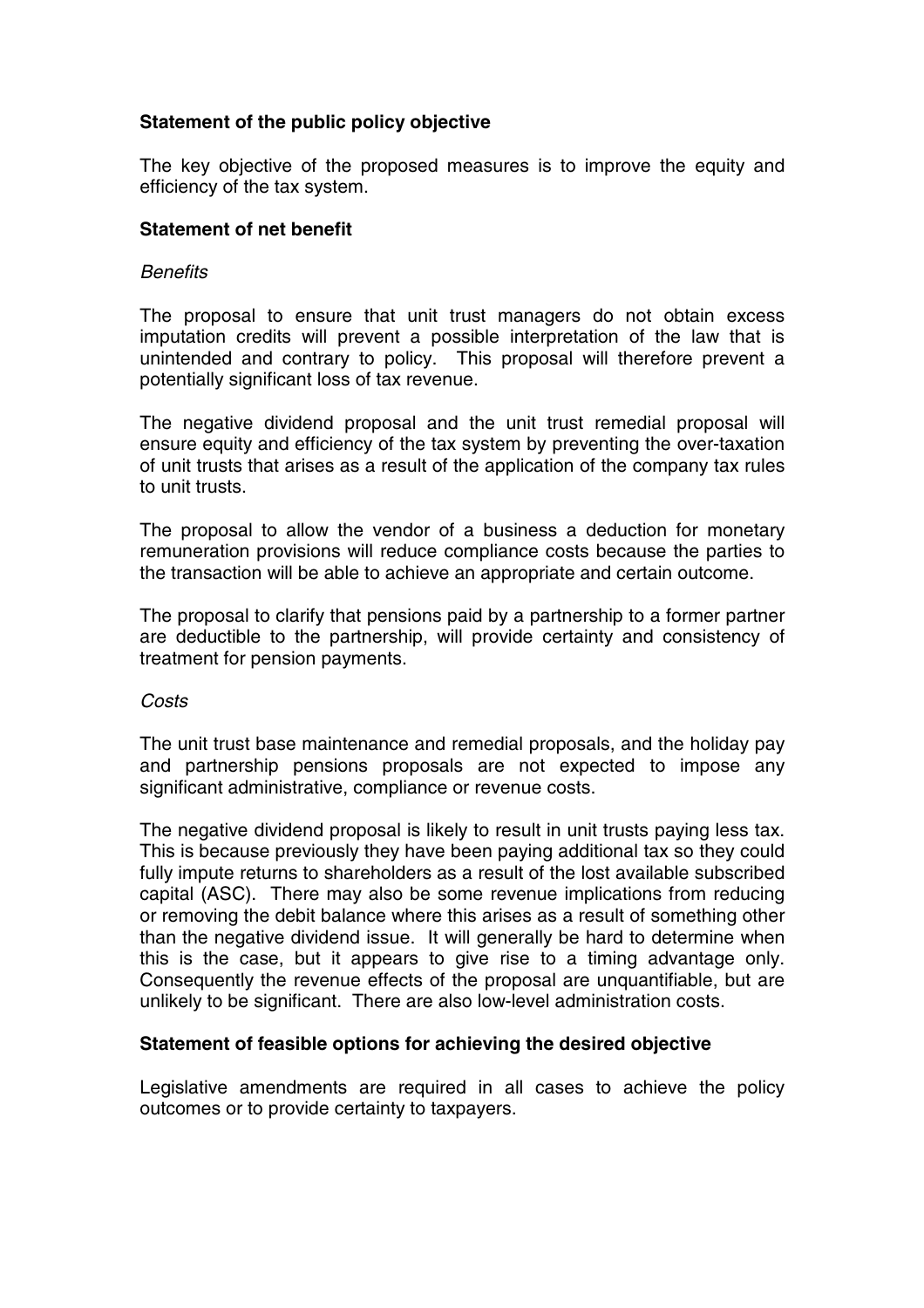The unit trust base maintenance issue arises as the result of an unintended interpretation of current legislation. This interpretation is the subject of a dispute between Inland Revenue and some unit trust managers and may result in litigation. One option was to await the outcome of any litigation on this issue. However, if Inland Revenue is unsuccessful with it arguments, further applications seeking refunds are likely from unit trust managers. This is estimated to have a revenue cost of approximately \$30 million. Consequently, given the revenue at risk the legislation should be amended to reflect the intended policy outcome. The proposed amendment will not apply where Inland Revenue knows a manager has taken a different position prior to the amendment being announced.

## **Statement on business compliance costs**

## *Unit trust base maintenance*

The proposal to ensure that unit trust managers do not obtain excess imputation credits will impose some compliance costs on unit trust managers, as they will have to ensure that they do not include the imputation credits in their annual return. However, the additional compliance costs will be minimal. This is because unit trust managers are already required to track imputation credits received from unit trusts on redemption.

## *Unit trust negative dividend issue*

The negative dividend proposal also has some compliance costs. The funds that adopt the solution will be required to keep a record of the lost ASC in a supplementary ASC account. This account will need to be filed with Inland Revenue together with a fund's imputation credit account. If necessary, the fund will also need to convert and transfer imputation credits at the end of the imputation year. This step is not seen as being onerous from a compliance perspective. Funds may also incur some additional compliance costs in calculating ASC that has been lost before the legislation is enacted. Furthermore, funds will be able to elect whether they use the proposed solution. Officials consider that the long-term benefit of this proposal (in paying less tax) will outweigh any compliance costs associated with implementing this system. The industry is fully supportive of this proposal.

#### *Unit trust remedial issue*

This proposal imposes some additional compliance costs on unit trust managers that have suffered a loss of continuity, as it will be necessary to check whether imputation credits received on manager buy-backs have been previously offset by a debit at the time of a shareholding continuity breach. However, the additional compliance costs are relatively minor and are outweighed by the fact that this proposal will prevent double taxation occurring in this situation.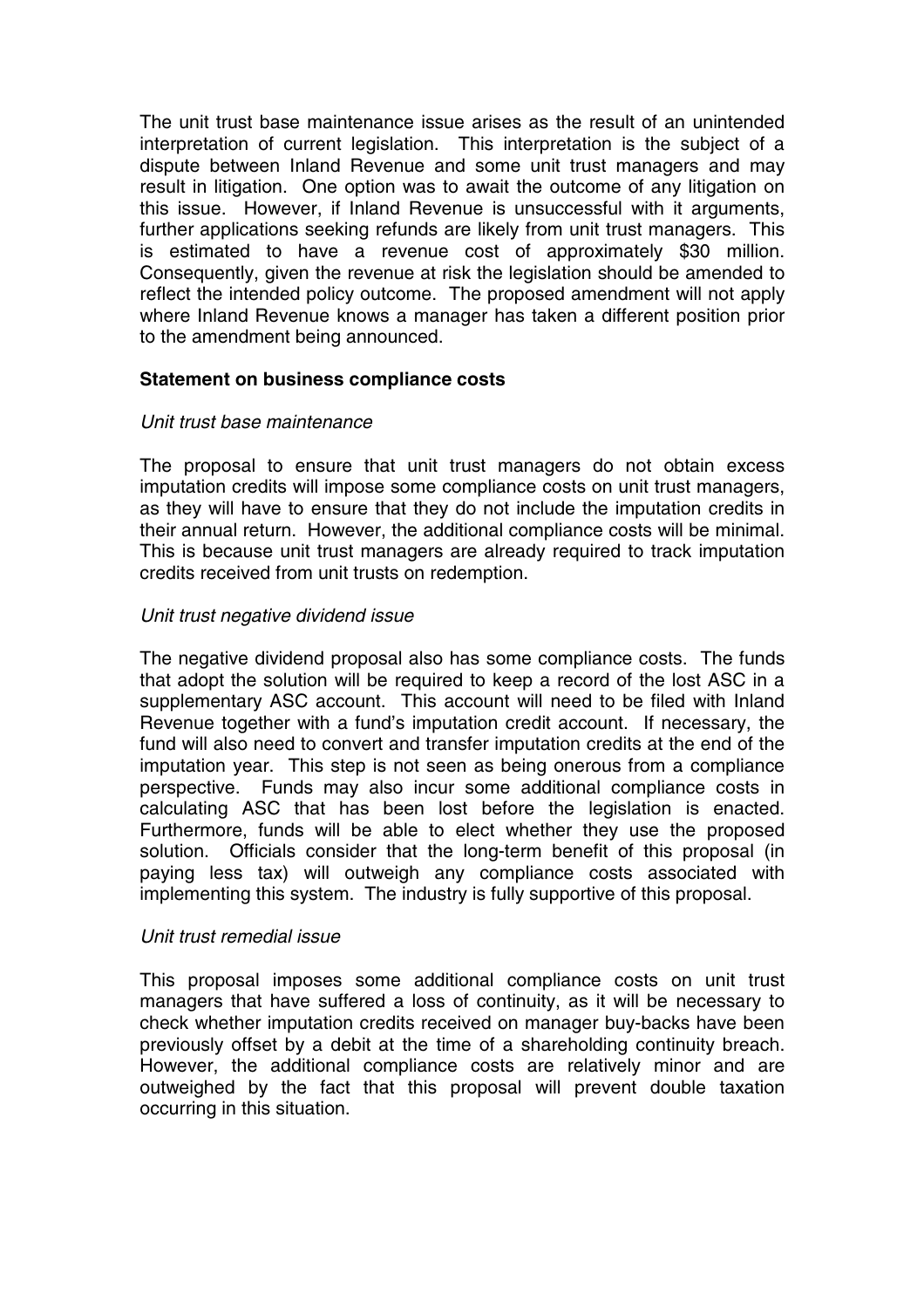## *Holiday pay*

The proposed amendment to allow the vendor of a business a deduction for monetary remuneration provisions reduces present compliance costs because the parties to the transaction will be able to achieve a certain and sensible outcome without having to structure the transaction to achieve this outcome.

## *Partnership pensions*

The proposal to clarify that partnership pensions are deductible will not impose any compliance costs.

## **Consultation**

Officials have not consulted on the unit trust base maintenance proposal given the risk of further applications seeking a refund on this basis being filed. It will be possible to make submissions on the draft legislation at the select committee stage. This lack of consultation is appropriate under the generic tax policy process given that this is a base maintenance proposal.

Representatives of the Investment Savings and Insurance Association and New Zealand Fund Management have been involved in the development of the proposed solution to the negative dividend issue. In addition, the Institute of Chartered Accountants of New Zealand (ICANZ) and Tower have been briefed on the issue and the proposed solution.

The potential solution to the issue of the deductibility of monetary remuneration provisions has been briefly discussed with ICANZ, the New Zealand Law Society and three private sector experts.

The partnership pensions issue has been discussed with an industry expert.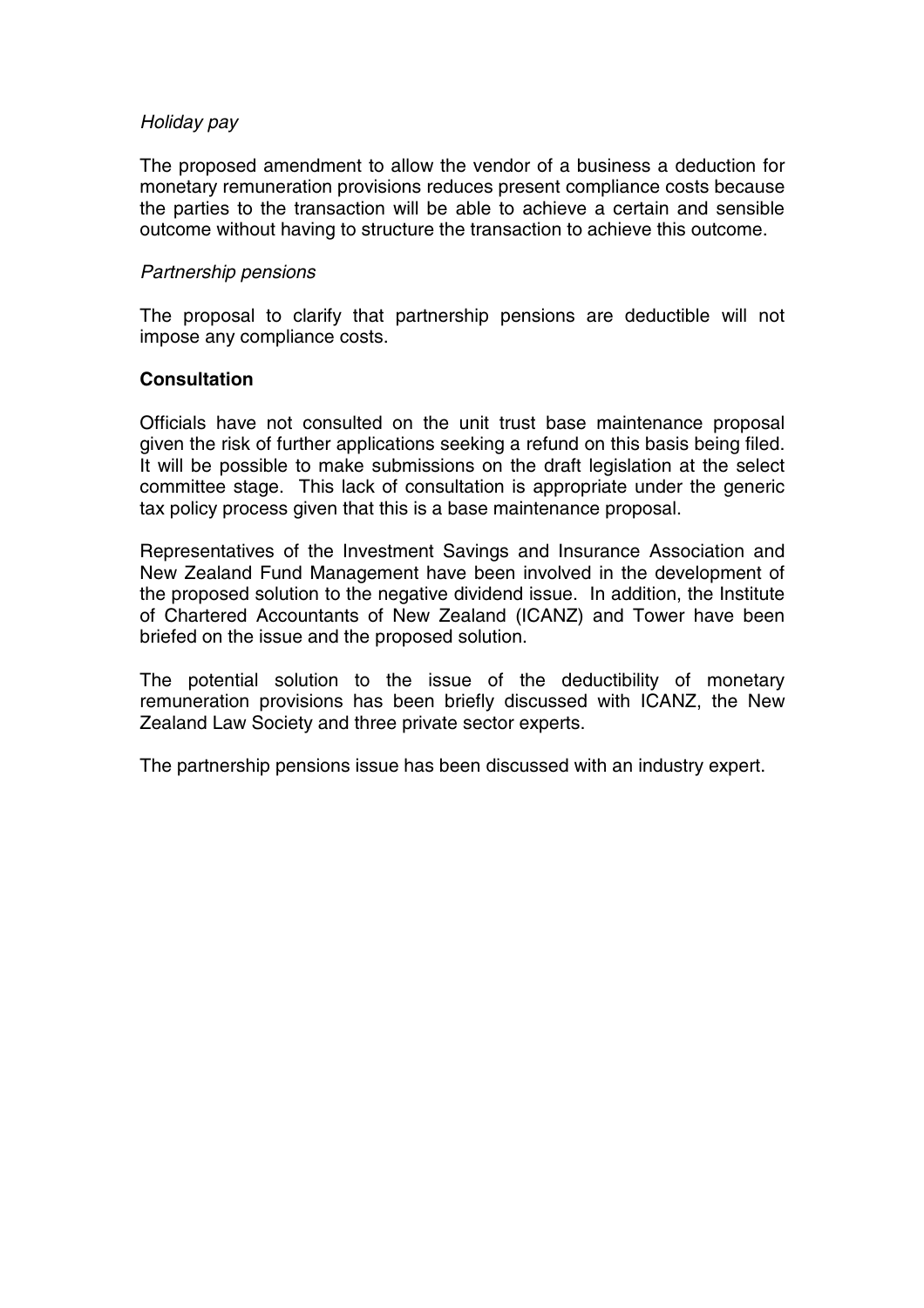# **PETROLEUM MINING – BASE MAINTENANCE**

# **REGULATORY IMPACT AND COMPLIANCE COST STATEMENT**

## **Statement of the public policy objective**

The proposals contained in the report aim to provide base maintenance to the Income Tax Act 1994 to maintain the Government's current year fiscal provisions.

## **Statement of the problem and the need for action**

The petroleum mining taxation legislation taxes the net proceeds from the sale of ownership interests in a controlled petroleum mining entity (CPME). The legislation was designed to prevent investors using a CPME to structure around the tax payable on disposal of petroleum mining assets.

Officials have identified that these rules do not achieve their policy objectives. Instead, petroleum miners use them to obtain deductions in excess of 100% of the amount of their capital invested in petroleum mining exploration and development expenditure.

## **Statement of feasible options for achieving the desired objective**

This most appropriate option is to repeal the legislative rules giving rise to this issue and replace them with rules ensuring that the disposal of ownership interests in a CPME is on capital account.

Alternative solutions considered were:

- Continuing to tax the disposal of ownership interests in a CPME and amending some provisions relating to deductions. However, this option does not prevent petroleum miners from obtaining deductions in excess of 100% of the amount of their capital invested in petroleum mining exploration and development expenditure.
- Treating the disposal of ownership interests in a CPME as a disposal of the underlying assets. However, this option would require complex legislation and would require full consultation under the generic tax policy process, as it involves more than base maintenance.